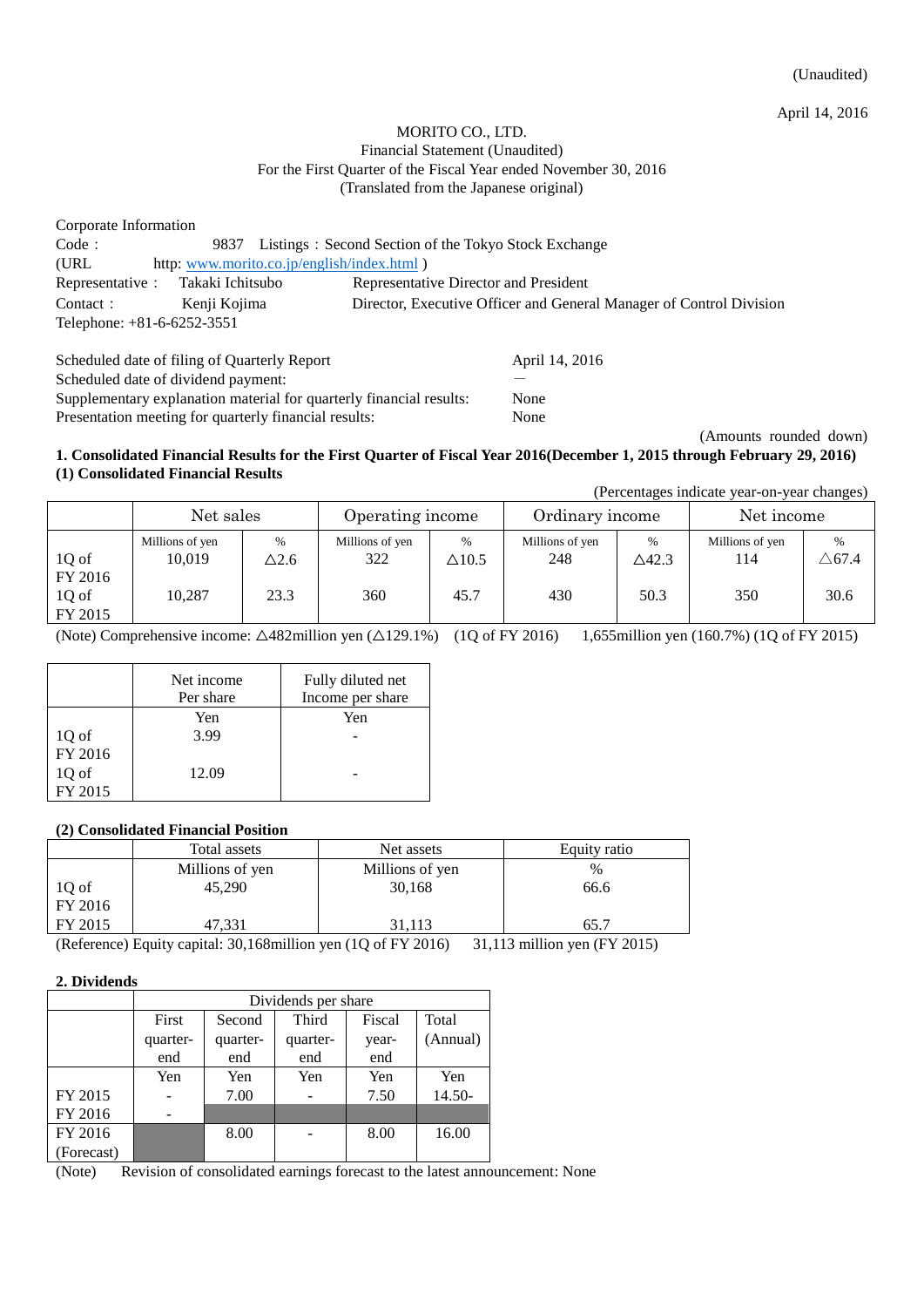## **3. Consolidated Forecast for FY 2016 (December 1, 2015 through November 30, 2016)**

| (Percentages represent changes from corresponding period of previous year) |                 |           |                  |      |                 |                  |
|----------------------------------------------------------------------------|-----------------|-----------|------------------|------|-----------------|------------------|
|                                                                            | Net Sales       |           | Operating income |      | Ordinary profit |                  |
|                                                                            | Millions of yen | %         | Millions of yen  | %    | Millions of yen | $\%$             |
| Half year                                                                  | 21,600          | $\rm 0.8$ | 900              | 3.0  | 550             | $\triangle$ 12.4 |
| Full year                                                                  | 45.000          | 3.9       | 2.000            | 16.2 | 2.100           | 122<br>14.Z      |
|                                                                            |                 |           |                  |      |                 |                  |

|           | Net income      |      | Net income per share |
|-----------|-----------------|------|----------------------|
|           | Millions of yen | $\%$ | Yen                  |
| Half year | 550             |      | 19.11                |
| Full year | . .500          |      | 52.13                |

(Note) Revision of consolidated earnings forecast to the latest announcement: None

(1) Changes of important subsidiaries during the period (changes of specific subsidiaries in accordance with changes in the scope of consolidation): None

Newly included: None

Extended company: None

(2) Adoption of special accounting treatment for preparing quarterly consolidated financial statements: None

(3) Changes in accounting policies and changes or restatement of accounting estimates

| (i)   | Changes in accounting policies caused by revision of accounting standards: | Yes  |
|-------|----------------------------------------------------------------------------|------|
| (ii)  | Changes in accounting policies other than (i):                             | None |
| (iii) | Changes in accounting estimates:                                           | None |
| (iv)  | Restatements:                                                              | None |
|       |                                                                            |      |

(Note) For details, please refer to 'Matters Concerning Summary Information (Note) (3) Changes in accounting policy, Changes in accounting estimates and Revision restated' on page 3 of the Attachment.

#### (4) Number of outstanding shares (common shares)

| (i)  | Number of outstanding shares, including treasury shares at end of period: |                                                      |  |
|------|---------------------------------------------------------------------------|------------------------------------------------------|--|
|      |                                                                           | 30,800,000 shares (as of February 29, 2016)          |  |
|      |                                                                           | 30,800,000 shares (as of November 30, 2015)          |  |
| (ii) |                                                                           | Number of shares of treasury stock at end of period: |  |
|      | 2,322,644 shares                                                          | (as of February 29, 2015)                            |  |
|      | 2,023,820 shares                                                          | (as of November 30, 2015)                            |  |

| (iii) Average outstanding number of shares during the period: |                                |
|---------------------------------------------------------------|--------------------------------|
| 28,590,305 shares                                             | (the First quarter of FY 2016) |

| $20,00,000$ similar | $(1.001 \text{ m/s})$ quarter of 1 1 2010) |
|---------------------|--------------------------------------------|
| 28,973,484 shares   | (the First quarter of FY 2014)             |

\*Status of execution of the quarterly review of financial statement

At the time of publication of this quarterly financial results release, the review procedures for the quarterly financial statements based on the Financial Instruments and Exchange Law were completed.

#### \*Disclosure and other special notes regarding performance forecasts

The forecast above are based on information available to management as of the date on which these performance-related figures were disclosed, and various factors may cause actual results to differ from these forecasts. For issues to keep in mind when using the forecasts and criteria conditioned upon the forecasts, please refer to["1](#page-3-0)[Qualitative Information for the Period](#page-3-0)  [under Review](#page-3-0)[\(1\) Business Performance](#page-3-0)" on page 4

We have also introduced "Stock Granting Trust (J-ESOP)" and "Board Incentive Plan(BIP)". Consequently, the shares held by Trust and Custody Service Bank, ltd. and The Master Trust Bank of Japan, ltd. are included in the treasury shares.

<sup>\*</sup>Notes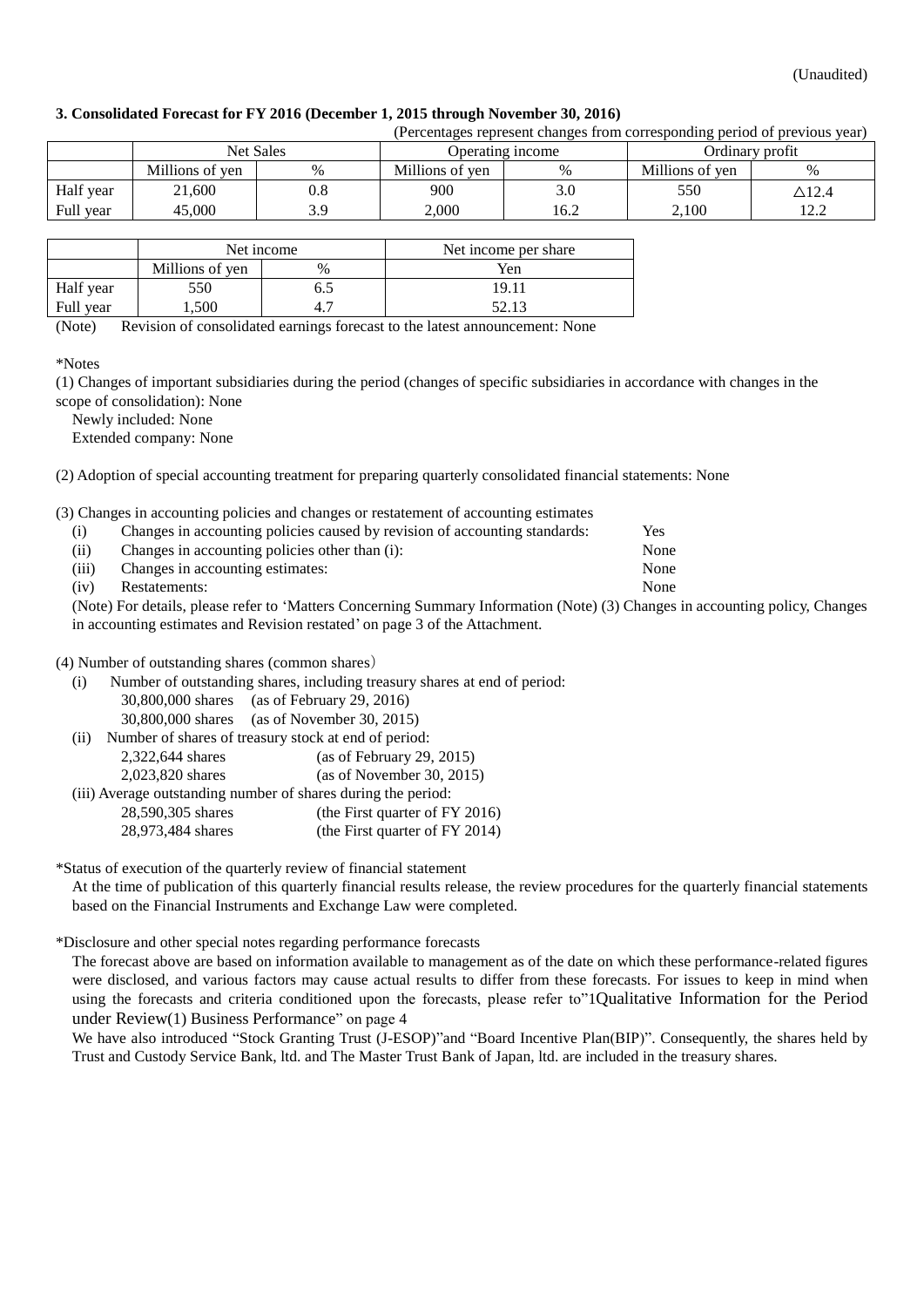# Index

| 1.  |  |
|-----|--|
|     |  |
|     |  |
| 2.  |  |
|     |  |
|     |  |
|     |  |
| 3.  |  |
| (1) |  |
| (2) |  |
|     |  |
| (3) |  |
|     |  |
|     |  |
|     |  |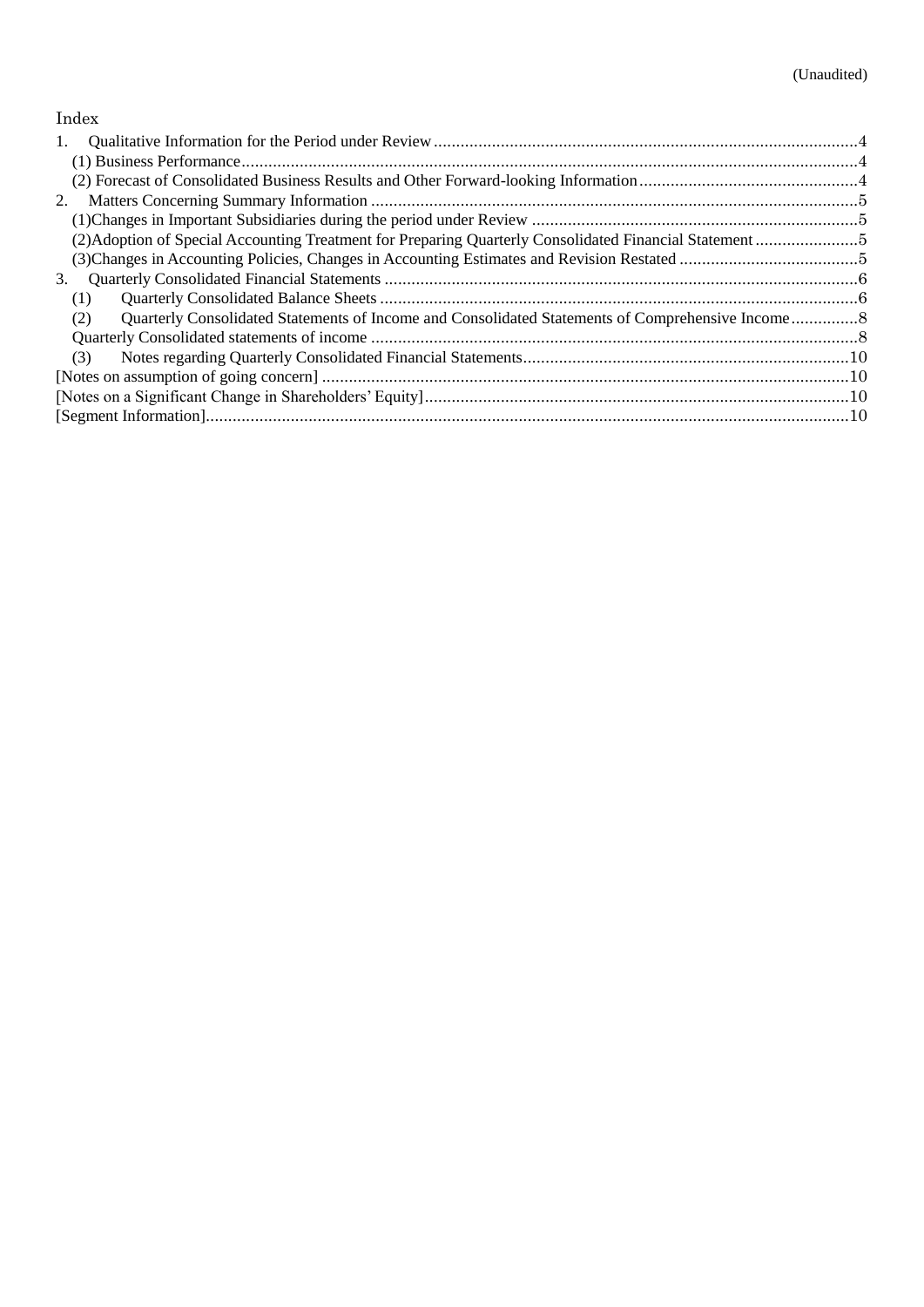# <span id="page-3-0"></span>**1. Qualitative Information for the Period under Review**

#### <span id="page-3-1"></span>**(1) Business Performance**

In the First quarterly (From 1<sup>st</sup> December, 2015 to 29<sup>th</sup> February, 2016) of the fiscal year ended November 30<sup>th</sup>, 2016, the Japanese economy has shown signs of modest recovery by weakening yen, additional money easing. However, from the beginning of 2016, the economy situation got uncertain because of the concern for the world economy situation and the slowdown in Chinese economy which made yen appreciation and stock market down.

In the global economy, the economic recovery of the U.S. economy is maintaining firm, but it is still uncertain because of Asian emerging countries' economy, significant exchange rate fluctuation, significant decline of oil prices.

In such a situation, our group is moving forward a growth strategy by the development of high valued Japan made items, expansion of a global sales channel under  $7<sup>th</sup>$  mid-term management plan, and will promote the realization of value creation which the era seeks, expand our business in not only existing market such ASEAN, china, western, but also in untapped market to contribute our business.

As a result, in the current quarterly performance reach net sales ¥10,019million (decreased by 2.6% from a year earlier), operating income ¥322 million (decreased by 10.5% from a year earlier), ordinary income ¥248 million (decreased by 42.3% from a year earlier), net income ¥114 million (decreased by 67.4% from a year earlier).

The exchange rate used for the consolidated financial statement of the current quarter end as below: ¥120.54 to the U.S. dollar, ¥131.67 to the euro, ¥18.34 to the Chinese yuan, ¥15.55 to the Hong Kong dollar, ¥3.68 to the Taiwan dollar, ¥0.0053 to the Vietnamese dong, ¥3.35 to the Thai baht.

The exchange rate used for the consolidated financial statement of the year earlier quarter end as below: ¥120.53 to the U.S. dollar, ¥146.54 to the euro, ¥19.34 to the Chinese yuan, ¥15.54 to the Hong Kong dollar, ¥3.79 to the Taiwan dollar, ¥0.0056 to the Vietnamese dong, ¥3.65 to the Thai baht.

Segment information as below

#### [Japan]

As for the apparel division, sales of the accessories for and sports and outdoor apparel manufacturer in Japan are increased. In the consumer product division, sales of accessories for camera, health-related items, magi tape®, automobiles are dencreased.

As a result, net sales were ¥6,485 million (decreased by 3.4% from a year earlier).

[Asia]

As for the apparel division, sales of the accessories for EU and U.S. infant's wear in H.K., for Japanese apparel manufacture in Thailand are increased.

In the consumer product division, sales of the automobile interior component for Japanese auto makers in Shanghai is decreased.

As a result, net sales were ¥199 million (increased by 1.1% from a year earlier).

#### [Europe and the U.S.]

As for the apparel division, sales of the accessories for medical industry and uniform in U.S. is increased, but it is decreased in EU.

In the consumer product division, sales of automobile interior article for Japanese automobile manufacture in the U.S. is increased, but it is decreased in EU. Sales of accessories for camera in EU is decreased, neither.

As a result, net sales were ¥1,543 million (decreased by 3.8% from a year earlier).

#### <span id="page-3-2"></span>**(2) Forecast of Consolidated Business Results and Other Forward-looking Information**

Currently, there has been no change in the consolidated forecast of FY2016.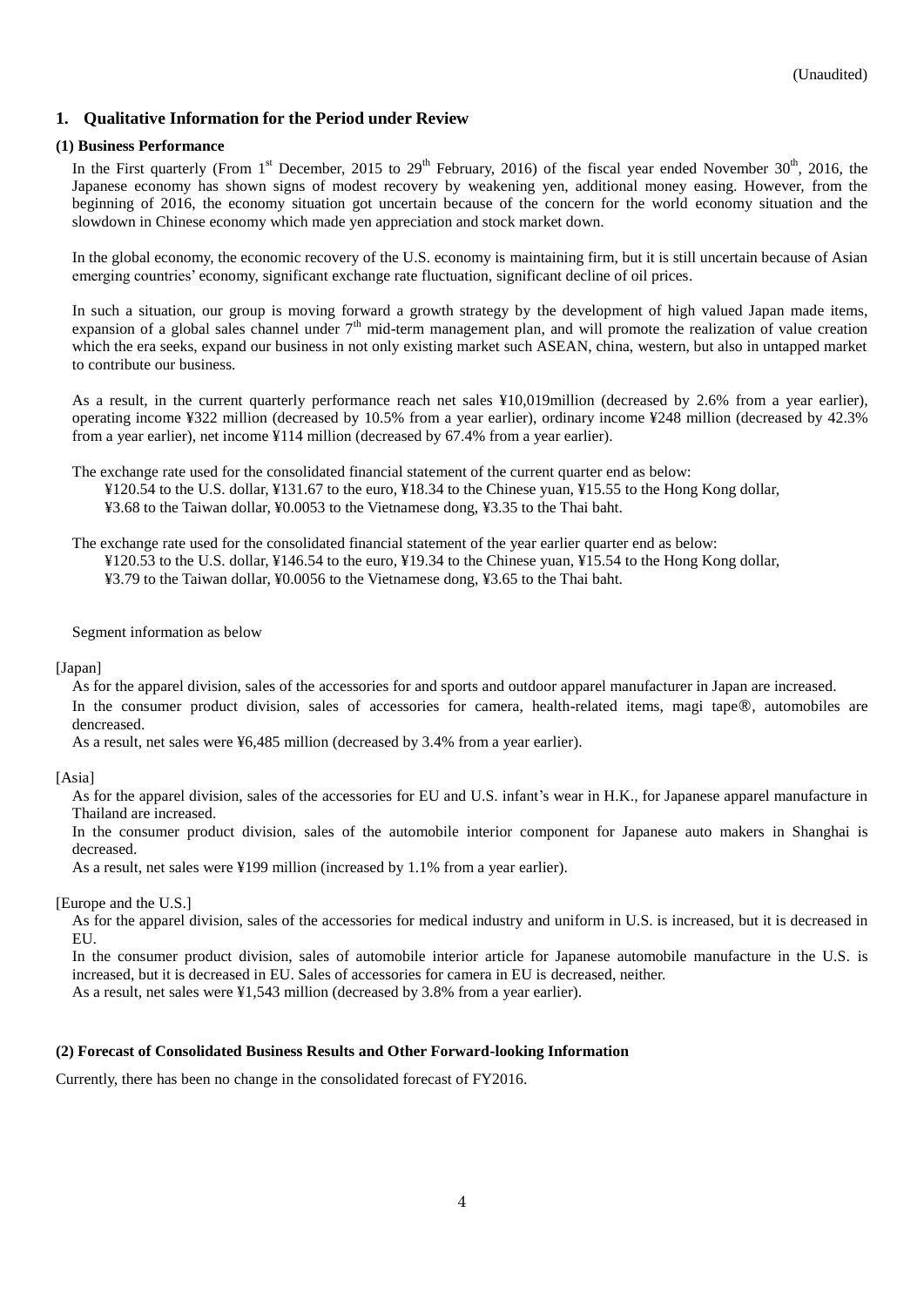## <span id="page-4-0"></span>**2. Matters Concerning Summary Information**

# <span id="page-4-1"></span>**(1)Changes in Important Subsidiaries during the period under Review**

Not applicable

#### <span id="page-4-2"></span>**(2)Adoption of Special Accounting Treatment for Preparing Quarterly Consolidated Financial Statement** Not applicable.

#### <span id="page-4-3"></span>**(3)Changes in Accounting Policies, Changes in Accounting Estimates and Revision Restated**

Changes in Accounting Policies

Standards such as the Accounting Standard for Business Combinations (ASBJ Statement No.21 of September 13, 2013), the Accounting Standard for Consolidated Financial Statements (ASBJ Statement No. 22 of September 13, 2013), and the Accounting Standard for Business Divestitures (ASBJ Statement No.7 of September 13, 2013) have been applied from the first quarter of the fiscal year under review. The purpose for applying these standards was to change the method for recording the difference from changes in the Company's equity in its subsidiaries that remain controlled by the Company as capital surplus and as an expense in the consolidated fiscal year in which expenses related to acquisition are incurred. For business combinations implemented after the beginning of the first quarter of the fiscal year under review, the method will be changed to one that reflects the revision of distributed amounts of acquisition costs by determining provisional accounting treatment in the quarterly consolidated financial statements for the quarterly consolidated accounting period to which the date of business combination belongs. In addition, the Company has changed the presentation of quarterly net profit and other items and the presentation of minority interests to non-controlling interests. To reflect this change, the quarterly consolidated financial statements and consolidated financial statements for the nine-month period ended December 31, 2014 and fiscal year ended March 31, 2015 have been replaced.

The application of the Accounting Standard for Business Combinations and the other standards follows the transitional treatment specified in Article 58-2 (4) of the Accounting Standard for Business Combinations, Article 44-5 (4) of the Accounting Standard for Consolidated Financial Statement, and Article 57-4 (4) of the Accounting Standard for Business Divestiture. The application of these standards has been under way since the beginning of the first quarter of the fiscal year under review, and will continue to be applied going forward.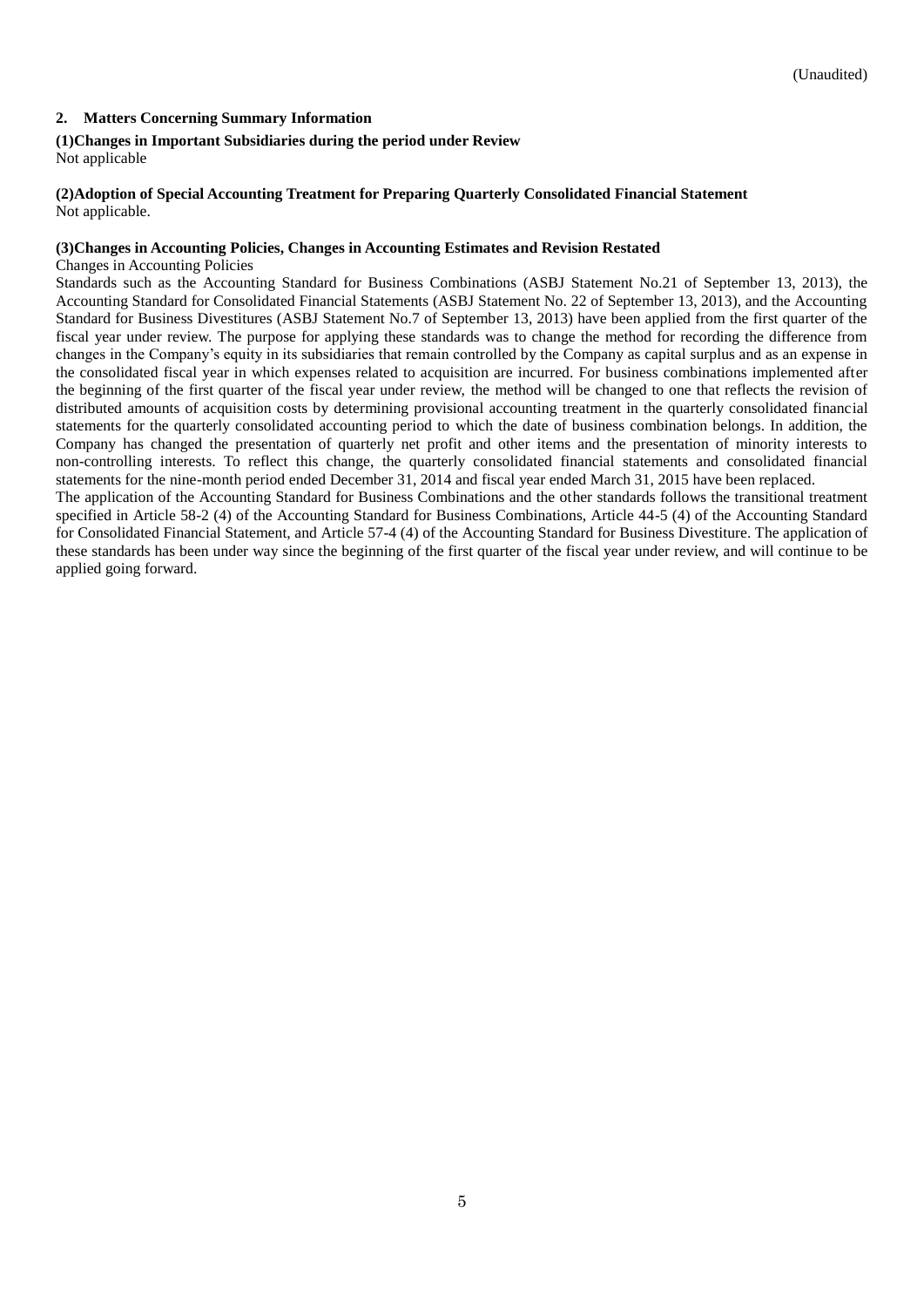# <span id="page-5-0"></span>**3. Quarterly Consolidated Financial Statements**

# <span id="page-5-1"></span>**(1) Quarterly Consolidated Balance Sheets**

|                                             | FY 2015                   | FY 2016                   |  |
|---------------------------------------------|---------------------------|---------------------------|--|
|                                             | (As of November 30, 2015) | (As of February 29, 2016) |  |
|                                             | Thousands of yen          | Thousands of yen          |  |
| <b>Assets</b>                               |                           |                           |  |
| <b>Current assets</b>                       | 10,010,892                | 9,132,236                 |  |
| Cash and deposits                           | 10,755,928                | 10,098,662                |  |
| Notes and accounts receivable               |                           | 4,842,070                 |  |
| Inventory                                   | 4,403,602                 |                           |  |
| Other current assets                        | 1,035,105                 | 869,759                   |  |
| Allowance for doubtful accounts             | △38,959                   | $\Delta$ 39,735           |  |
| <b>Total current assets</b>                 | 26,166,569                | 24,902,993                |  |
| <b>Fixed assets</b>                         |                           |                           |  |
| <b>Tangible fixed assets</b><br>Land        | 5,926,237                 | 5,998,197                 |  |
| Other tangible fixed assets                 | 4,077,419                 | 3,937,275                 |  |
| <b>Total tangible fixed assets</b>          | 10,003,656                | 9,935,472                 |  |
| <b>Intangible fixed assets</b>              |                           |                           |  |
| Goodwill                                    | 3,687,790                 | 3,642,670                 |  |
| Other Intangible fixed assets               | 1,549,867                 | 1,515,649                 |  |
| <b>Total intangible fixed assets</b>        | 5,237,657                 | 5,158,319                 |  |
| <b>Investments and other fixed assets</b>   |                           |                           |  |
| Investment securities                       | 4,634,984                 | 3,861,862                 |  |
| Net defined benefit asset                   | 400,076                   | 400,293                   |  |
| Other fixed assets                          | 968,566                   | 1,166,189                 |  |
|                                             | $\Delta 80,393$           | $\Delta$ 134,723          |  |
| Allowance for doubtful account              |                           | 5,293,622                 |  |
| Total investments and other fixed assets    | 5,923,234                 | 20,387,414                |  |
| <b>Total fixed assets</b>                   | 21,164,548                |                           |  |
| <b>Total assets</b>                         | 47,331,118                | 45,290,408                |  |
| <b>Liabilities</b>                          |                           |                           |  |
| <b>Current liabilities</b>                  |                           |                           |  |
| Notes and accounts payable                  | 4,502,734                 | 4,628,059                 |  |
| Short-term loans payable                    | 4,960,000                 | 4,960,000                 |  |
| Current portion of long-term debt           | 375,396                   | 375,396                   |  |
| Accrued tax payable                         | 616,237                   | 151,552                   |  |
| Reserve for bonuses                         | 164,592                   | 158,461                   |  |
| Reserve for director's bonuses              | 72,511                    | 45,992                    |  |
| Other current liabilities                   | 1,607,517                 | 1,284,827                 |  |
| <b>Total current liabilities</b>            | 12,298,989                | 11,604,291                |  |
| <b>Fixed liabilities</b>                    |                           |                           |  |
| Long-term debt                              | 536,477                   | 442,628                   |  |
| Provision for director's retirement benefit | 9,804                     | 9,297                     |  |
| Reserve for benefit allowance               | 54,758                    | 56,133                    |  |
| Provision for environmental measures        | 20,640                    | 22,123                    |  |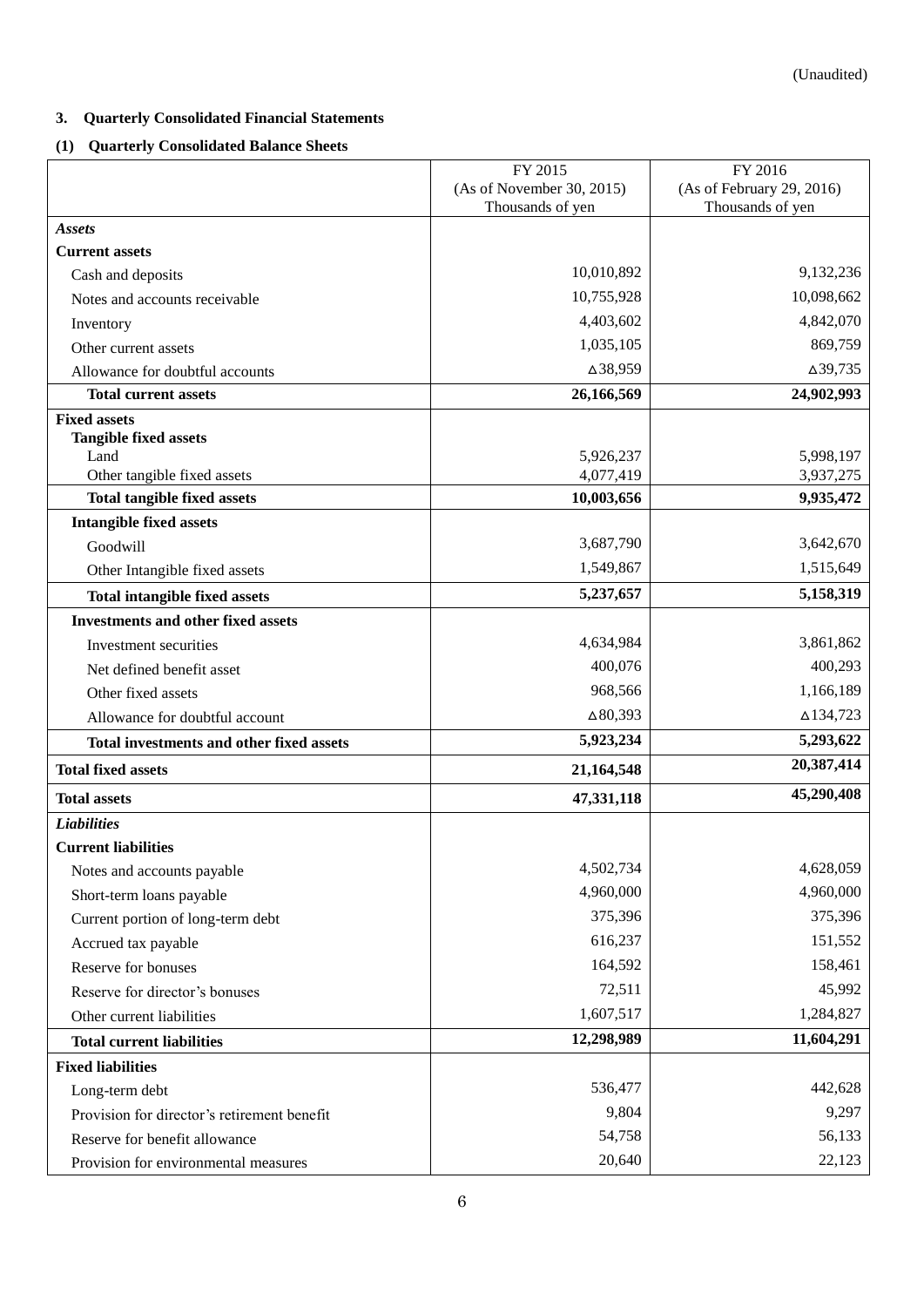(Unaudited)

| Net defined benefit liability                         | 829,319          | 834,437            |
|-------------------------------------------------------|------------------|--------------------|
| Other fixed liabilities                               | 2,443,694        | 2,130,547          |
| <b>Total fixed liabilities</b>                        | 3,918,507        | 3,517,759          |
| <b>Total liabilities</b>                              | 16,217,496       | 15,122,050         |
| <b>Net Assets</b>                                     |                  |                    |
| Shareholders' equity                                  |                  |                    |
| Capital                                               | 3,532,492        | 3,532,492          |
| Capital surplus                                       | 3,498,724        | 3,498,724          |
| Retained earnings                                     | 22,436,316       | 22,340,184         |
| Treasury stock                                        | ∆956,696         | $\Delta$ 1,209,219 |
| Total shareholders' equity                            | 28,510,835       | 28,162,181         |
| Other comprehensive income                            |                  |                    |
| Valuation difference on available-for-sale securities | 1,625,548        | 1,060,853          |
| Deferred gains or losses on hedges                    | $\Delta 1,069$   | $\Delta 6,298$     |
| Difference in revaluation of land                     | $\Delta$ 514,664 | $\Delta$ 514,664   |
| Foreign currency translation adjustment               | 1,403,231        | 1,385,083          |
| Remeasurement of defined benefit plans                | 89,739           | 81,202             |
| Total other comprehensive income                      | 2,602,786        | 2,006,176          |
| <b>Minority interests</b>                             |                  |                    |
| <b>Total net assets</b>                               | 31,113,622       | 30,168,357         |
| <b>Total liabilities and net assets</b>               | 47,331,118       | 45,290,408         |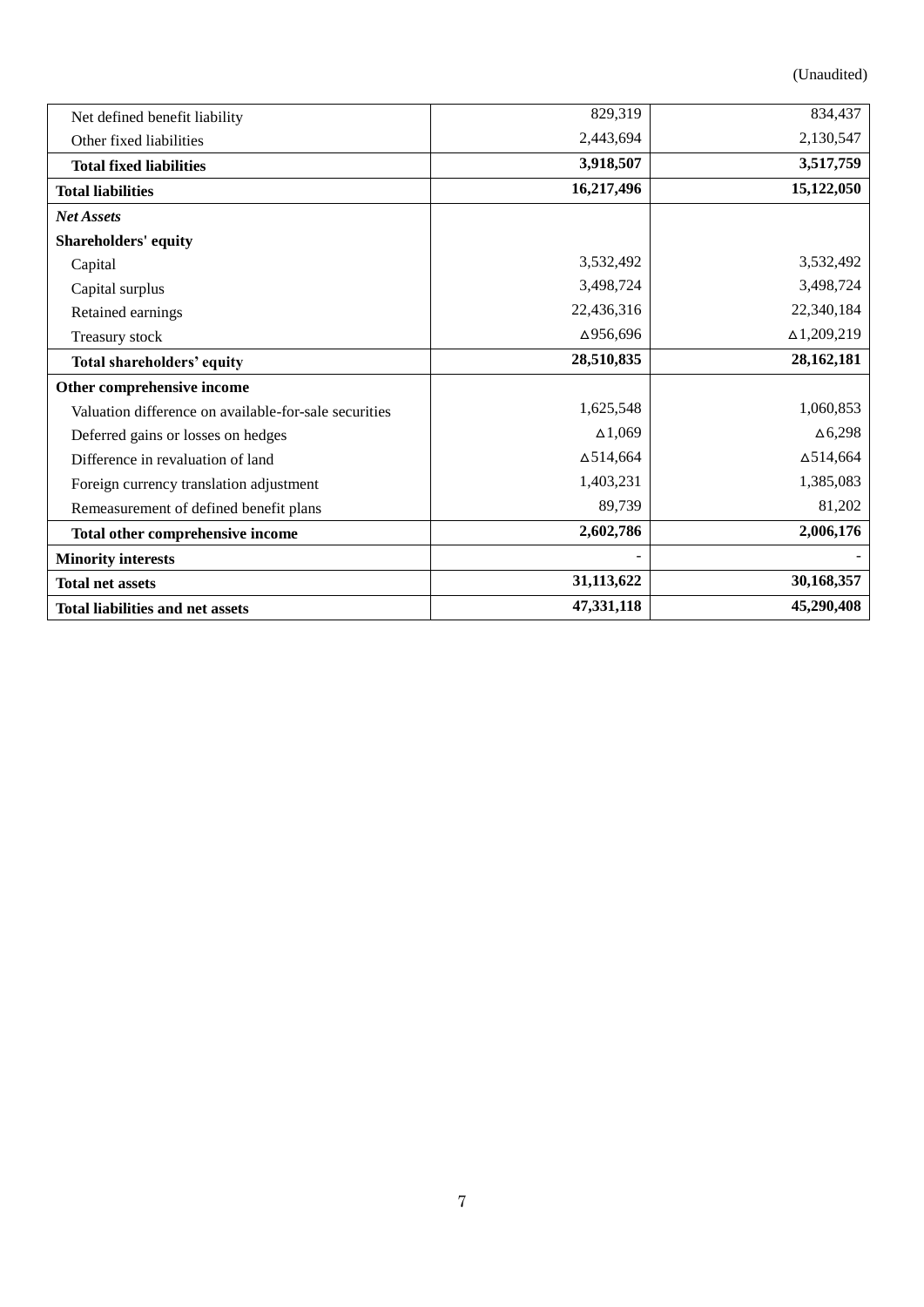# <span id="page-7-0"></span>**(2) Quarterly Consolidated Statements of Income and Consolidated Statements of Comprehensive Income**

# <span id="page-7-1"></span>**Quarterly Consolidated statements of income**

**The Third Quarter accounting period**

|                                                    | FY 2015                                                | FY 2016                                |  |
|----------------------------------------------------|--------------------------------------------------------|----------------------------------------|--|
|                                                    | (December 1, 2014 through<br>(December 1, 2015 through |                                        |  |
|                                                    | February 29, 2015)<br>Thousands of yen                 | February 29, 2016)<br>Thousands of yen |  |
| <b>Net sales</b>                                   | 10,287,921                                             | 10,019,651                             |  |
| <b>Cost of sales</b>                               | 7,642,093                                              | 7,417,945                              |  |
| <b>Gross profit</b>                                | 2,645,828                                              | 2,601,706                              |  |
| Total selling, general and administrative expense  | 2,285,761                                              | 2,279,618                              |  |
| <b>Operating Income</b>                            | 360,066                                                | 322,088                                |  |
| Non-operating income                               |                                                        |                                        |  |
| Interest received                                  | 5,629                                                  | 5,882                                  |  |
| Dividends received                                 | 20,623                                                 | 10,894                                 |  |
| Rent on real estate                                | 19,594                                                 | 19,025                                 |  |
| Foreign exchange gains                             | 27,514                                                 |                                        |  |
| Equity in earnings of affiliates                   | 5,880                                                  | 13,968                                 |  |
| Other non-operating income                         | 33,483                                                 | 5,690                                  |  |
| <b>Total non-operating income</b>                  | 112,725                                                | 55,461                                 |  |
| Non-operating expenses                             |                                                        |                                        |  |
| Interest paid                                      | 5,600                                                  | 4,706                                  |  |
| Cash discount on sales                             | 21,638                                                 | 21,611                                 |  |
| <b>Exchange Loss</b>                               |                                                        | 76,067                                 |  |
| Others non-operating expense                       | 15,171                                                 | 26,729                                 |  |
| <b>Total non-operating expense</b>                 | 42,411                                                 | 129,114                                |  |
| <b>Ordinary Income</b>                             | 430,380                                                | 248,435                                |  |
| <b>Extra ordinary income</b>                       |                                                        |                                        |  |
| Gains on sales of fixed assets                     | 158,245                                                | 1,682                                  |  |
| Gains on sales of securities                       | 24,869                                                 |                                        |  |
| Gain on liquidation of subsidiaries and affiliates | 183,115                                                | 1,682                                  |  |
| <b>Total extra ordinary income</b>                 | 158,245                                                | 1,682                                  |  |
| <b>Extra ordinary loss</b>                         |                                                        |                                        |  |
| Loss on disposal of fixed assets                   | 4,136                                                  | 953                                    |  |
| Loss on sales of fixed assets                      |                                                        | 9,892                                  |  |
| <b>Total extra ordinary loss</b>                   | 4,136                                                  | 10,846                                 |  |
| Net income before taxes and other adjustment       | 609,359                                                | 239,272                                |  |
| Corporate, inhabitant and business taxes           | 251,070                                                | 89,254                                 |  |
| Adjustments to corporate and other taxes           | 7,904                                                  | 35,802                                 |  |
| <b>Total income taxes</b>                          | 258,974                                                | 125,056                                |  |
| Net income                                         | 350,384                                                | 114,215                                |  |
| Other comprehensive income                         |                                                        |                                        |  |
| Other gain(loss) on available-for-sale securities  | 257,434                                                | $\triangle$ 564,695                    |  |
| Deferred gains or losses on hedges                 | $\triangle$ 1,353                                      | $\triangle 5,229$                      |  |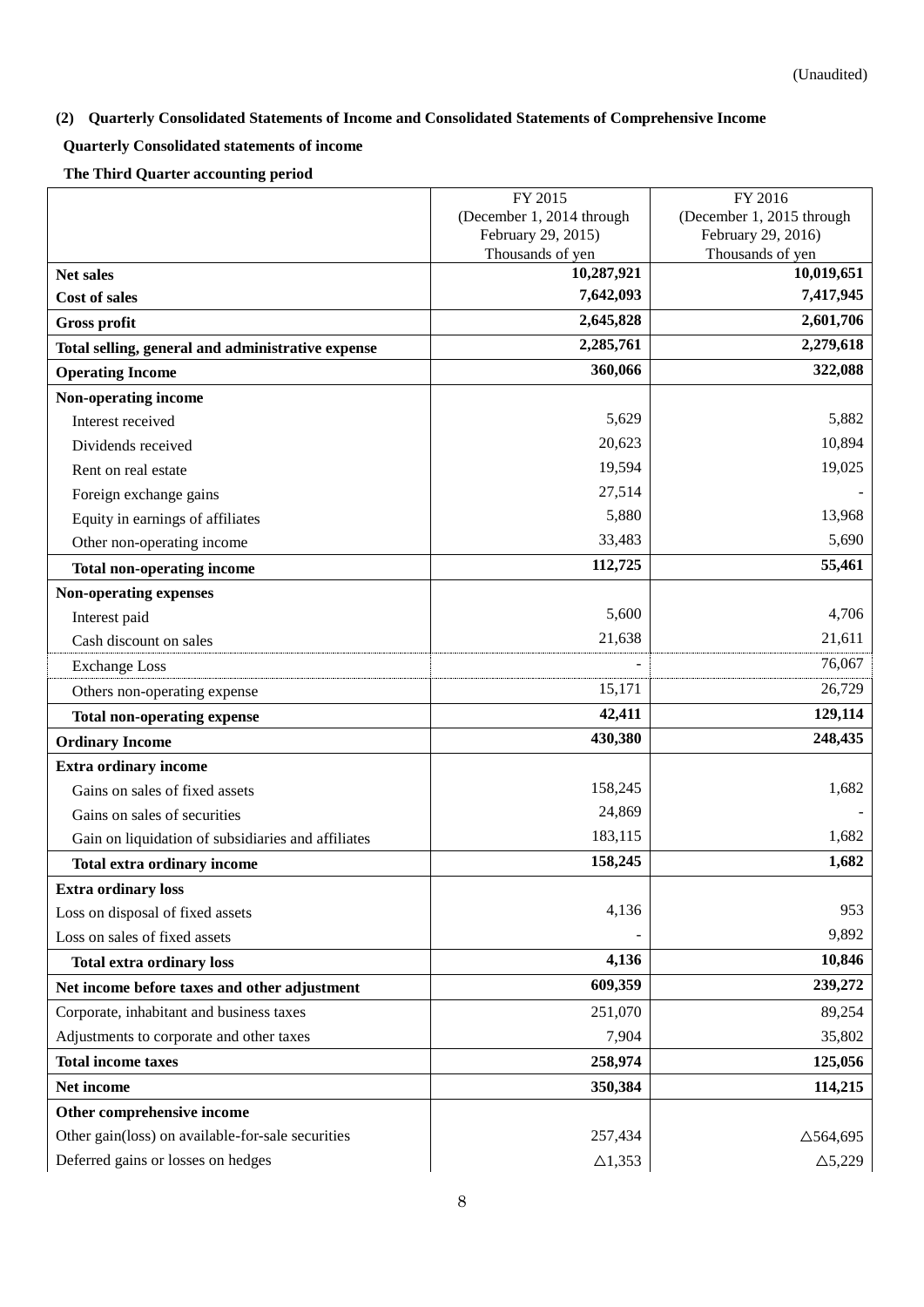(Unaudited)

| Foreign currency translation adjustment                        | 1,058,469         | $\triangle$ 18,147  |
|----------------------------------------------------------------|-------------------|---------------------|
| Remeasurements of defined benefit plans                        | $\triangle$ 9,090 | $\triangle$ 8,537   |
| Total other comprehensive income                               | 1,305,461         | $\Delta$ 596,610    |
| <b>Comprehensive income</b>                                    | 1,655,846         | $\triangle$ 482,394 |
| (Breakdown)                                                    |                   |                     |
| Comprehensive income attribute to the parent                   | 1,655,846         | $\triangle$ 482,394 |
| Comprehensive income attribute to the minority<br>shareholders |                   |                     |